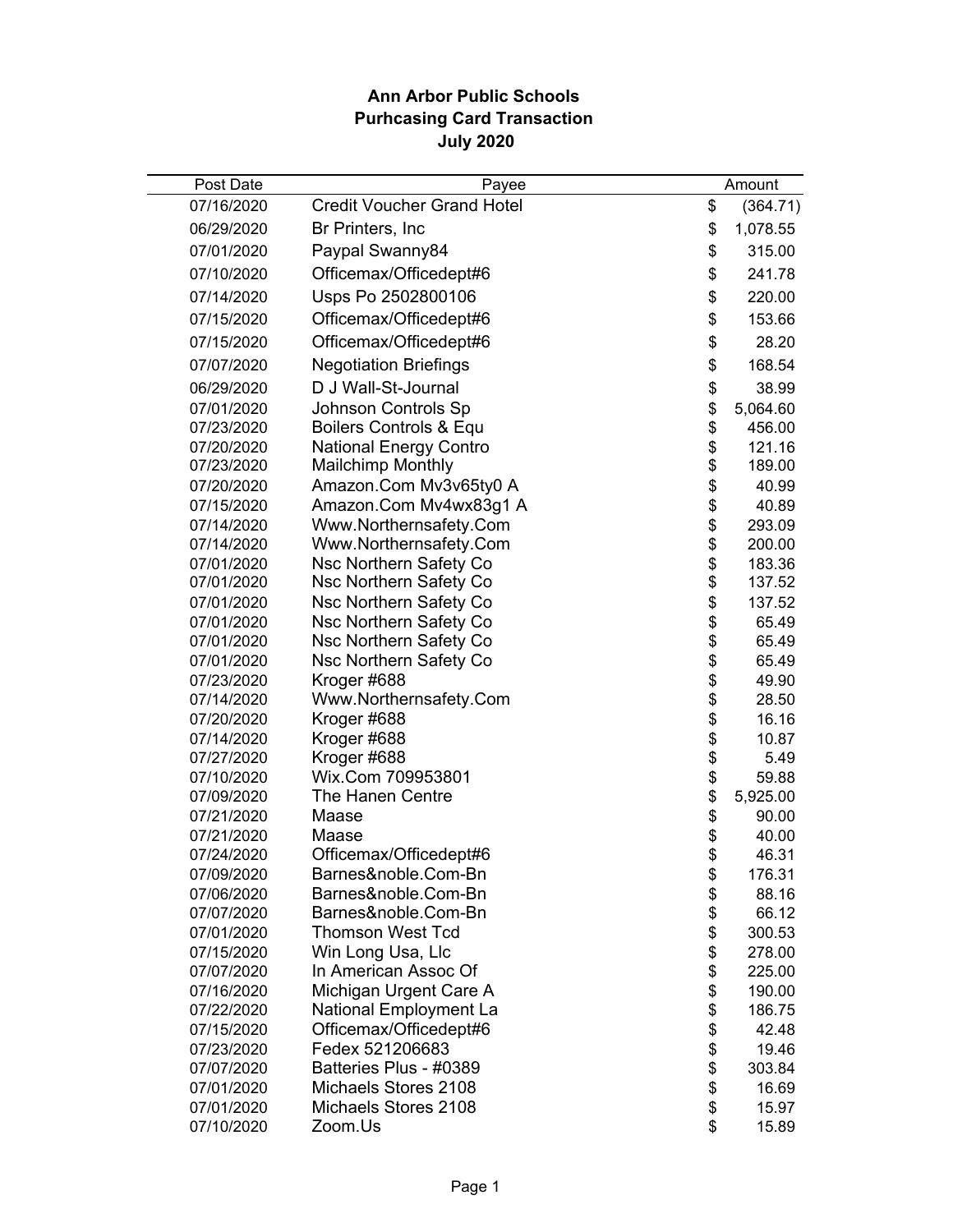| 07/10/2020 | Zoom.Us                                    | \$       | 15.89     |
|------------|--------------------------------------------|----------|-----------|
| 06/29/2020 | Michaels Stores 2108                       | \$       | 7.48      |
| 07/01/2020 | <b>Credit Voucher Michaels Stores 2108</b> | \$       | (16.93)   |
| 07/08/2020 | Robert Half Intl                           | \$       | 16,000.00 |
| 06/30/2020 | Mi State Police Ichat                      | \$       | 10.00     |
| 06/29/2020 | Mi State Police Ichat                      | \$       | 10.00     |
| 07/14/2020 | Mi State Police Ichat                      |          | 10.00     |
| 06/29/2020 | Zoom.Us                                    | \$<br>\$ | 15.89     |
| 07/27/2020 | Zoom.Us                                    | \$       | 15.89     |
| 07/22/2020 | Zoom.Us                                    |          | 15.89     |
| 07/21/2020 | Zoom.Us                                    | \$       | 15.89     |
| 07/21/2020 | Zoom.Us                                    | \$       | 15.89     |
| 07/20/2020 | Zoom.Us                                    | \$       | 15.89     |
| 07/20/2020 | Zoom.Us                                    | \$       | 15.89     |
| 07/20/2020 | Zoom.Us                                    | \$       | 15.89     |
| 07/07/2020 | Zoom.Us                                    | \$       | 15.89     |
| 07/07/2020 | Canva 02744-0702408                        | \$       | 12.95     |
| 07/02/2020 |                                            | \$       |           |
|            | Amazon Prime Mj0zn3490                     |          | 13.77     |
| 07/16/2020 | <b>Madison Electric Compa</b>              | \$       | 769.24    |
| 06/29/2020 | <b>Madison Electric Compa</b>              | \$       | 269.30    |
| 07/21/2020 | <b>Madison Electric Compa</b>              | \$       | 221.12    |
| 07/01/2020 | <b>Madison Electric Compa</b>              | \$       | 181.01    |
| 07/07/2020 | Madison Electric Compa                     | \$       | 177.72    |
| 07/20/2020 | <b>Madison Electric Compa</b>              | \$       | 168.58    |
| 07/09/2020 | <b>Madison Electric Compa</b>              | \$       | 145.14    |
| 07/09/2020 | <b>Madison Electric Compa</b>              | \$       | 139.40    |
| 06/30/2020 | <b>Madison Electric Compa</b>              | \$       | 75.48     |
| 07/22/2020 | <b>Madison Electric Compa</b>              | \$       | 72.80     |
| 07/10/2020 | <b>Madison Electric Compa</b>              | \$       | 51.73     |
| 07/20/2020 | <b>Madison Electric Compa</b>              | \$       | 51.32     |
| 06/29/2020 | <b>Madison Electric Compa</b>              | \$       | 8.68      |
| 07/22/2020 | Michigan Negotiators A                     | \$       | 225.00    |
| 06/29/2020 | The Ups Store 4295                         | \$       | 20.00     |
| 07/07/2020 | Usps Po 2502800106                         | \$       | 1.80      |
| 07/08/2020 | Colman Wolf Supply Co                      | \$       | 50,282.38 |
| 07/15/2020 | Colman Wolf Supply Co                      | \$       | 26,052.31 |
| 07/03/2020 | Officemax/Officedept#6                     | \$       | 6,662.60  |
| 07/07/2020 | Amzn Mktp US Mj0m93b91                     | \$       | 4,947.20  |
| 07/16/2020 | Sisu/Sova-Akervall Tec                     | \$       | 1,015.00  |
| 07/22/2020 | State Of Mi Mideal                         | \$       | 180.00    |
| 07/09/2020 | Officemax/Officedept#6                     | \$       | 97.37     |
| 07/13/2020 | <b>TIf Nortons Flowers An</b>              | \$       | 48.95     |
| 07/02/2020 | Amzn Mktp US Mj6du8ak1                     | \$       | 38.98     |
| 06/30/2020 | Amzn Mktp US Ms2oi2ib2                     | \$       | 19.99     |
| 07/07/2020 | Jerrys Classic Cars                        | \$       | 837.72    |
| 06/29/2020 | In Nc3                                     | \$       | 1,170.00  |
| 06/29/2020 | Amzn Mktp US Ms5hb82j0                     | \$       | 585.92    |
| 07/27/2020 | Amzn Mktp US Mv5md3q92                     | \$       | 488.67    |
| 07/24/2020 | Amzn Mktp US Mv8xi8xy2                     | \$       | 19.99     |
| 07/17/2020 | Emu Web Purchase                           | \$       | 250.00    |
| 07/20/2020 | Us Math Recovery C                         | \$       | 995.00    |
| 07/20/2020 | Us Math Recovery C                         | \$       | 995.00    |
| 07/20/2020 | Us Math Recovery C                         | \$       | 995.00    |
| 07/20/2020 | Amazon.Com Mv4uu2ts0                       | \$       | 673.75    |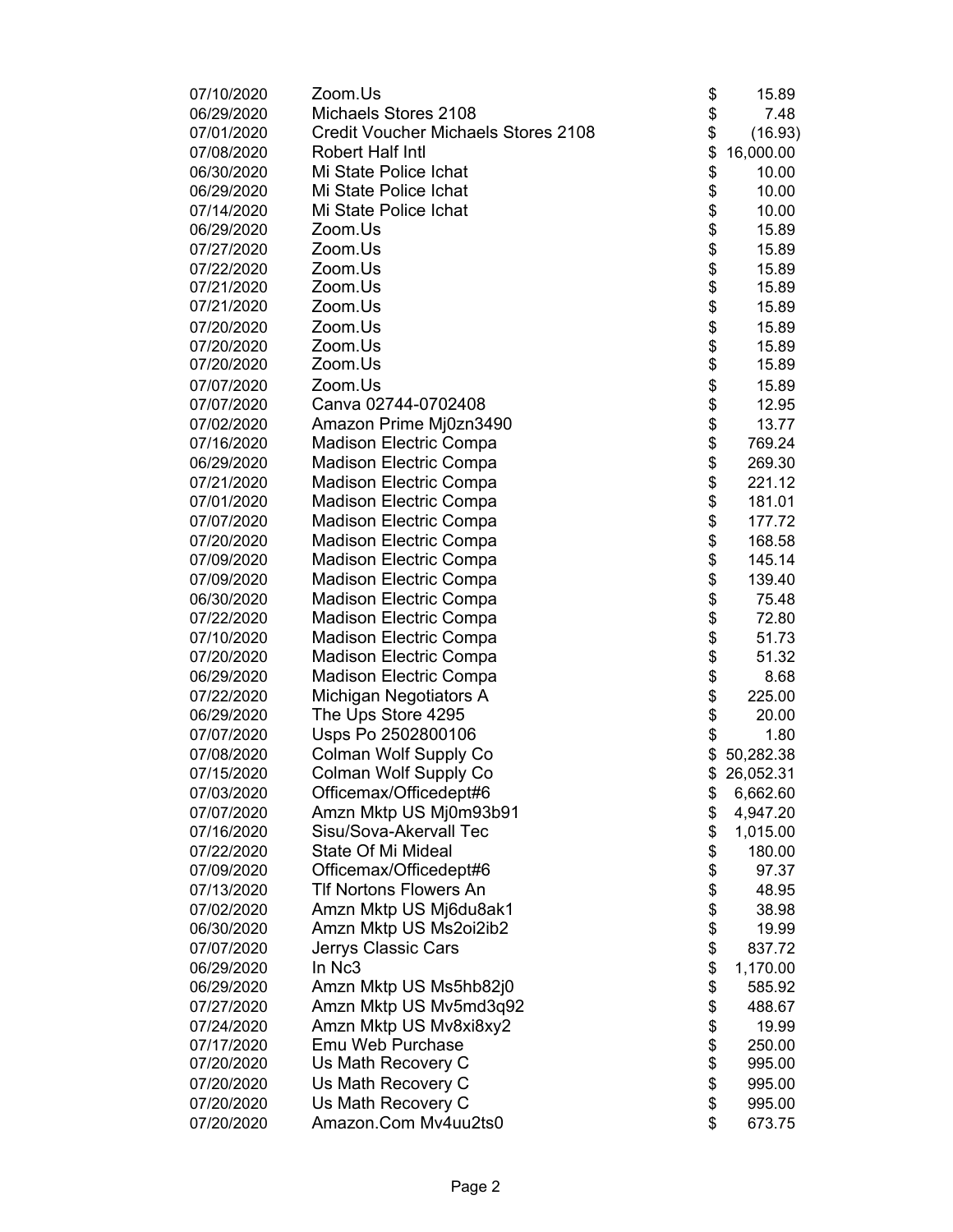| 07/08/2020               | Wpy Pacific Educationa                          | \$       | 315.00        |
|--------------------------|-------------------------------------------------|----------|---------------|
| 07/21/2020               | <b>Bureau Of Education An</b>                   | \$       | 279.00        |
| 07/20/2020               | Michigan Pupil Account                          | \$       | 85.00         |
| 07/17/2020               | Michigan Pupil Account                          | \$       | 85.00         |
| 07/17/2020               | Michigan Pupil Account                          | \$       | 85.00         |
| 07/14/2020               | Wpy Pacific Educationa                          | \$       | 52.50         |
| 07/08/2020               | Wpy Pacific Educationa                          | \$       | 52.50         |
| 06/29/2020               | Mhe McGraw-Hill Ecomm                           | \$       | 4,500.00      |
| 07/13/2020               | Att Bill Payment                                | \$       | 220.26        |
| 07/02/2020               | Edgenuity Inc.                                  | \$       | 75.00         |
| 07/13/2020               | Target 00012856                                 | \$       | 71.47         |
| 07/07/2020               | Michaels Stores 2108<br><b>Stadium Hardware</b> | \$<br>\$ | 57.95<br>6.58 |
| 06/30/2020<br>06/30/2020 | <b>Credit Voucher Stadium Hardware</b>          | \$       | (6.97)        |
| 07/17/2020               | Weebly                                          | \$       | 144.00        |
| 07/20/2020               | Signupgenius                                    | \$       | 49.99         |
| 07/07/2020               | <b>Education Week</b>                           | \$       | 44.00         |
| 07/01/2020               | Mailchimp Misc                                  | \$       | 8.99          |
| 07/21/2020               | Creativemarket.Com                              | \$       | 99.00         |
| 07/23/2020               | 2co.Com Slideteam                               | \$       | 49.99         |
| 07/03/2020               | <b>Education Week</b>                           | \$       | 40.00         |
| 07/27/2020               | Amazon.Com Mv9ua6yh1 A                          | \$       | 5.00          |
| 07/16/2020               | Mi State Police Ichat                           | \$       | 90.00         |
| 07/16/2020               | Mi State Police Ichat                           | \$       | 10.00         |
| 07/15/2020               | Sunbelt Rentals #250                            | \$       | 106.05        |
| 07/20/2020               | Amazon.Com Mv7so5mg1                            | \$       | 79.99         |
| 07/16/2020               | Credit Voucher Sunbelt Rentals #250             | \$       | (14.62)       |
| 07/17/2020               | Logmein Rescue                                  | \$       | 1,500.00      |
| 07/21/2020               | <b>Vzwrlss Apocc Visb</b>                       | \$       | 11,097.90     |
| 07/17/2020               | <b>Clear Rate Communicati</b>                   | \$       | 4,899.63      |
| 07/21/2020               | <b>Vzwrlss Apocc Visb</b>                       | \$       | 2,196.65      |
| 06/29/2020               | Smartsign                                       | \$       | 1,731.63      |
| 07/13/2020               | In A One Networks Con                           | \$       | 950.00        |
| 07/16/2020               | Amzn Mktp US Mj4xl19p2                          |          |               |
| 07/16/2020               | Amzn Mktp US Mv60n1t51                          | \$       | 399.00        |
|                          |                                                 | \$       | 373.16        |
| 07/20/2020               | Comcast                                         | \$       | 358.35        |
| 07/07/2020               | A-1 Rental                                      | \$       | 220.00        |
| 07/20/2020               | Zoom.Us                                         | \$       | 211.25        |
| 07/07/2020               | Comcast                                         | \$       | 206.36        |
| 07/20/2020               | Monoprice, Inc.                                 | \$       | 147.49        |
| 06/30/2020               | Amazon.Com Ms96y2uk2                            | \$       | 128.72        |
| 06/29/2020               | Amazon.Com Ms64f1242 A                          | \$       | 127.52        |
| 07/22/2020               | Officemax/Depot 6048                            | \$       | 100.65        |
| 06/29/2020               | Amazon.Com Ms9st57l0 A                          | \$       | 79.44         |
| 07/16/2020               | Amazon.Com Mv7uv3cw0 A                          | \$       | 38.10         |
| 07/02/2020               | Amazon.Com Mj4rv2cn2                            | \$       | 32.18         |
| 07/22/2020               | Amzn Mktp US Mv10p06g1                          | \$       | 11.99         |
| 07/03/2020               | <b>Amazon Web Services</b>                      | \$       | 7.82          |
| 07/24/2020               | <b>Wildlife Services Of M</b>                   | \$       | 2,000.00      |
| 07/15/2020               | City Of Ann Arbor                               | \$       | 32,190.12     |
| 07/15/2020               | City Of Ann Arbor                               | \$       | 25,635.00     |